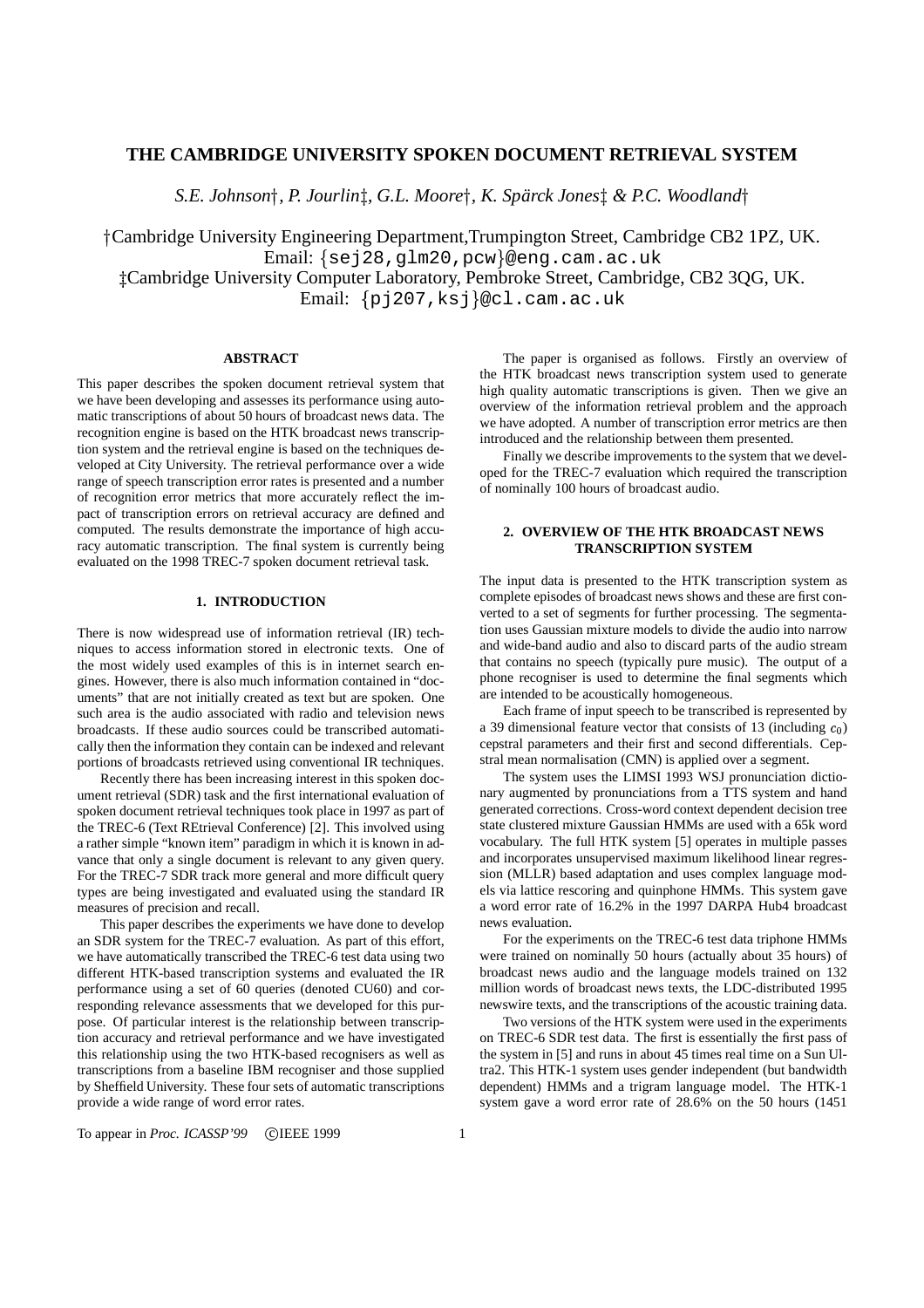stories/documents) of the TREC-6 SDR test data.

The second HTK system (HTK-2) uses the same gender independent HMMs as HTK-1 in a faster first pass. The output of the first pass is used along with a top-down covariance-based segment clustering algorithm to group segments within each show to perform unsupervised test-set adaptation using MLLR. A second recognition pass using a bigram language model was used to generate word lattices using adapted gender and bandwidth specific HMMs. These bigram lattices were expanded using a 4-gram language model and the best pass through these lattices gives the final output. This system gave a word error rate of 24.1% on the TREC-6 test data and ran in about 50 times real time. A similar system to this (but with the full Hub4 training data) gave a 17.6% word error rate on the 1997 Hub4 evaluation test data.

We have also used alternative automatic transcriptions to assess the effect of error rate on retrieval performance. NIST supplied a baseline transcription (computed by IBM) with 50.0% word error rate (WER) and the transcription obtained by Sheffield University [1] had a 39.8% WER.

#### **3. INFORMATION RETRIEVAL SYSTEM**

#### **3.1. Background**

In an information retrieval system the user generates a request or *query* for the information they would like to obtain. This may take the form of a command (e.g. "Find me information about El Nino") or a question ("Have there been any volcanic eruptions in Montserrat recently?"). The information retrieval engine then presents the user with a ranked list of documents, ideally with those most relevant to the query topic first, from which the user can obtain the information, or answers to questions, they are seeking.<sup>1</sup>

In order to be able to score the match between the documents and the query, a method of representing, (i.e. *indexing*) the linguistic information in both the documents and the query must be found along with a way of matching the two. Since the information in the documents is encapsulated in their words, these offer a starting point for the representation of a document. Words which are thought to contain no particular information, are normally removed from documents in a process called *stopping*. These *stopwords* include function words, such as "a" and "the".

Furthermore the suffixes on the words are removed using a stemming algorithm. This extracts the information-rich part of the word for example converting "managing", "manage", "manageable" and "managed" all to "manag". This allows several different linguistic methods of conveying the same information to be treated equally.

Finally an index file is created which contains the number of times a word occurs in each document and the number of documents each word occurs in. This then acts as the input (along with the stemmed/stopped query) to the main retrieval engine.

The success of an IR system is measured in terms of *precision* (the proportion of the returned documents which are relevant) and *recall* (the proportion of the relevant documents which are returned). High precision means few irrelevant documents are presented to the user whereas high recall means the system has found most of the relevant documents.

#### **3.2. IR System Details**

The system uses a stop word list and performs stemming with the widely-used Porter stemming algorithm [3]. Unfortunately the Porter algorithm suffers from some problems for example mapping "news" to "new" but not equating "government" and "governmental". To overcome these deficiencies a stemmer exceptions list is used to map known problem-words to their stems directly.

For ease of implementation, this stemming exceptions list is incorporated into a mapping stage which standardises spellings for commonly mispelt words or phrases such as "Chechnia/Chechnya" or "all right/alright" and makes synonyms such as "United States" and "U.S." equivalent. After this stage each document is represented by a stopped/stemmed/mapped unordered list of words. The effect of these processes on the number of words at each stage using the IR system for the different automatically generated transcriptions is shown in Table 1.

| Recogniser          | original | $+stop$ | $+map$ | $+$ stem $*$ |
|---------------------|----------|---------|--------|--------------|
| <b>IBM</b> Baseline | 404559   | 188117  | 187595 | 184214       |
| Sheffield           | 382855   | 186447  | 185937 | 182864       |
| $HTK-1$             | 397942   | 183475  | 182869 | 178805       |
| $HTK-2$             | 393592   | 185527  | 184951 | 181105       |

\* This also includes dealing with abbreviations

Table 1: Number of Words for TREC-6 SDR after various stages of processing

Whilst the simplest way to generate a matching score for a document to a query is to count the number of shared stopped/ stemmed terms, this is far too crude and modern systems use term *weighting*. This exploits information about the document length,  $dl(j)$ , the number of documents containing the query term,  $n(i)$ , and the number of times the term occurs in the given document,  $\mathit{tf}(i,j)$ .

Specifically, our system generates a *combined weight*,  $cw(i, j)$ for document  $j$  and matched query term  $i$  in the same way as the systems developed by City University[4] so that

$$
cw(i,j) = \frac{(\log N - \log n(i)).tf(i,j).(K+1)}{K.(1-b + b.ndl(j)) + tf(i,j)}
$$

where N is the number of documents in the collection,  $ndl(j)$  is the length of document  $j$  normalised by the average  $dl$  and  $K$  and **b** are tuning constants.

|         | $Stop1+Stem$ | $Stop2 + Stem$ | $Stop2+Stem+Map$ |
|---------|--------------|----------------|------------------|
| manual  | 0.6687       | 0.6758         | 0.6960           |
| $HTK-2$ | 0.6287       | 0.6478         | 0.6746           |

Table 2: Average precision for the CU60 queries using different stop lists and mapping file

We have developed the IR system for the broadcast news task and improved the stop list and the map file list for this task. To show the effect of these changes Table 2 gives the average precision of the system using the HTK-2 and the manual transcriptions for the TREC-6 test data with the CU60 queries. It can be seen that the revised stop-word list (stop2 vs stop1) and the mapping file considerably improve the average precision measure.

<sup>&</sup>lt;sup>1</sup>The more difficult task of directly answering a question posed in the query is not considered to lie within the field of information retrieval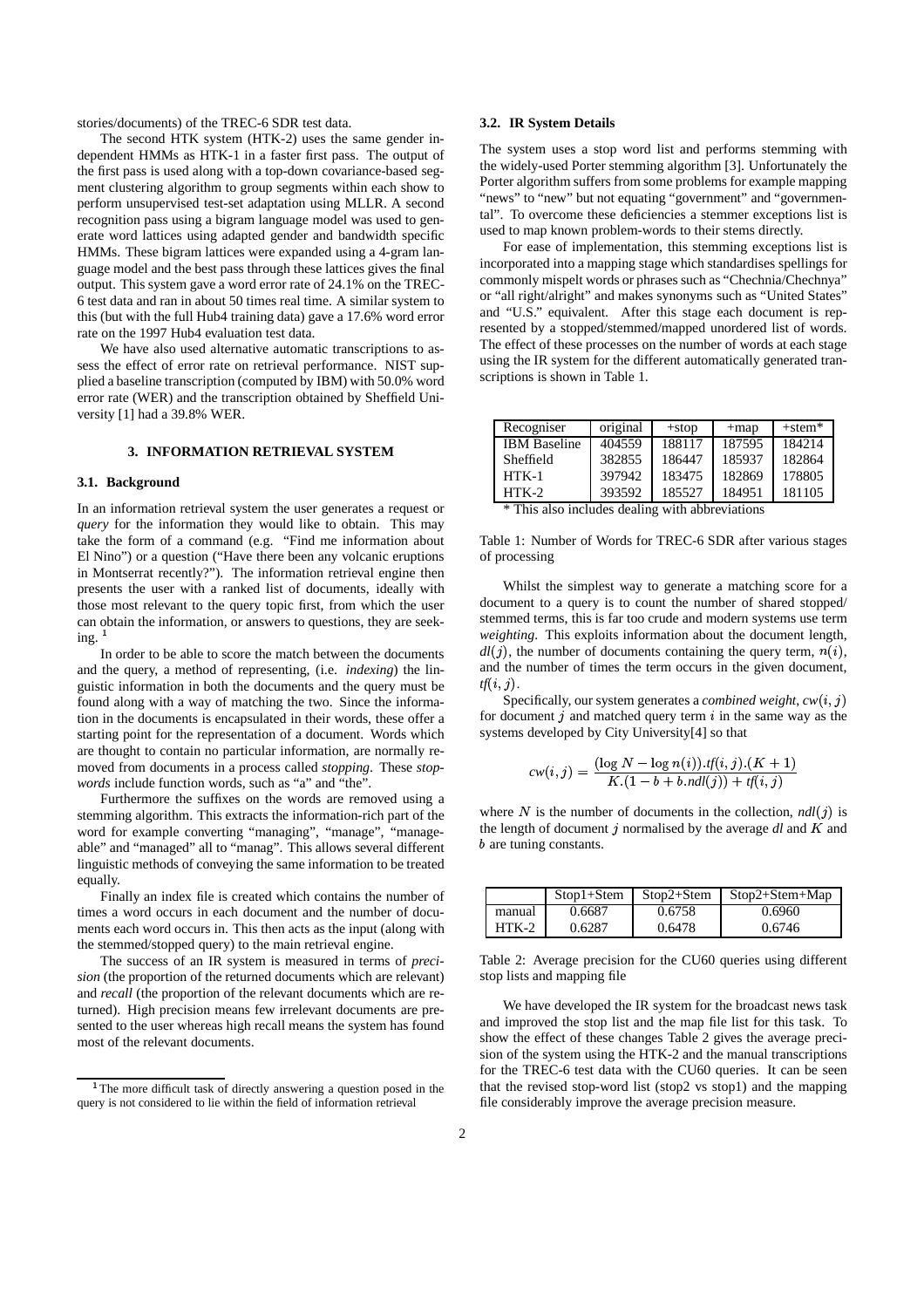### **4. TRANSCRIPTION ERROR METRICS FOR IR**

Speech recognition accuracy is conventionally expressed in terms of word error rate (WER). To calculate this an alignment of the hypothesised and reference transcriptions is made and the number of insertion  $(I)$ , deletion  $(D)$  and substitution  $(S)$  errors are found. For  $W$  words in the reference transcription, the word error is then given by:

$$
\text{WER} = \frac{(S+I+D)}{W} .100\%
$$

This is a reasonable error measure for pure transcription tasks but because of the way that IR systems manipulate the transcription before use (stopping, mapping, stemming and ignoring word order), WER may not be the most appropriate error measure for an IR system.

| Recogniser          | WER  | $+stop$ | $+map$ | $+$ stem |
|---------------------|------|---------|--------|----------|
| <b>IBM</b> Baseline | 50.0 | 47.5    | 47.2   | 44.3     |
| Sheffield           | 39.8 | 37.6    | 37.1   | 34.6     |
| $HTK-1$             | 28.6 | 24.9    | 24.7   | 22.2     |
| $HTK-2$             | 24.1 | 21.5    | 21.2   | 18.7     |

Table 3: Story-based % Word Error Rates for TREC-6 data



Figure 1: Correlation between Word Error Rates with and without stopping, mapping and stemming

The WER before and after stopping, with mapping and stemming are given in Table 3 and the relationship between them and the unstopped WER is shown in Figure 1. These results show that stopping and stemming the documents reduces the WER whilst it can be seen from Table 1 that the number of words in the document collection is also reduced. It is interesting to note that the unstopped WER offers a good predictor of both stopped and stemmed WER.

We have investigated several alternatives ways of measuring the effective number of errors going into the main retrieval system and compared them to the traditional WER. These account for the effects of stopping and stemming and also the lack of importance of word order. For such purposes, conventional substitution errors could be regarded as two errors since not only do they miss an occurrence of a word, they also add a spurious one.

We first define a new error rate metric called a *Term Error Rate (TER)* which is independent of word order and given by:

$$
\text{TER} = \frac{\sum_{w} |A(w) - B(w)|}{W}.100\%
$$

where  $A(w)$  and  $B(w)$  represent the number of times word w occurs in the reference  $A$  and the transcription  $B$ . This also models a traditional substitution error as two errors.

| Recogniser          | <b>Ouasi-TER</b> | TER  | $+stop$ | $+$ stem |
|---------------------|------------------|------|---------|----------|
| <b>IBM</b> Baseline | 83.6             | 61.1 | 73.7    | 67.4     |
| Sheffield           | 65.1             | 48.4 | 59.2    | 53.0     |
| $HTK-1$             | 46.1             | 32.9 | 37.6    | 32.8     |
| $HTK-2$             | 38.7             | 28.2 | 32.8    | 28.2     |

Table 4: % Term Error Rates for TREC-6 data computed by story (document)

The TER for unstopped, stopped and stemmed document sets is given in Table 4 along with a Quasi-TER for the unstopped case which is predicted from the transcription alignment by

$$
\text{Quasi-TER} = \frac{(2S+I+D)}{W}.100\%
$$



Figure 2: Relation between WER and TER

The results given in Table 4 allow the separate influences of counting substitutions twice and ignoring the word order to be seen. The relationship between the TER and WER is shown in Figure 2. It is interesting to note that there is a large difference between the Quasi- and True- unstopped TER, suggesting many of the errors occurring with alignment cancel out. Furthermore, stopping the documents increases term error rate, although it was previously shown to decrease (aligned) word error rate. This is thought to be because the majority of cancelling errors occur with the shorter, stopped words, so the cancelling effect is reduced by stopping, hence increasing TER. Stemming will always reduce both WER and TER.